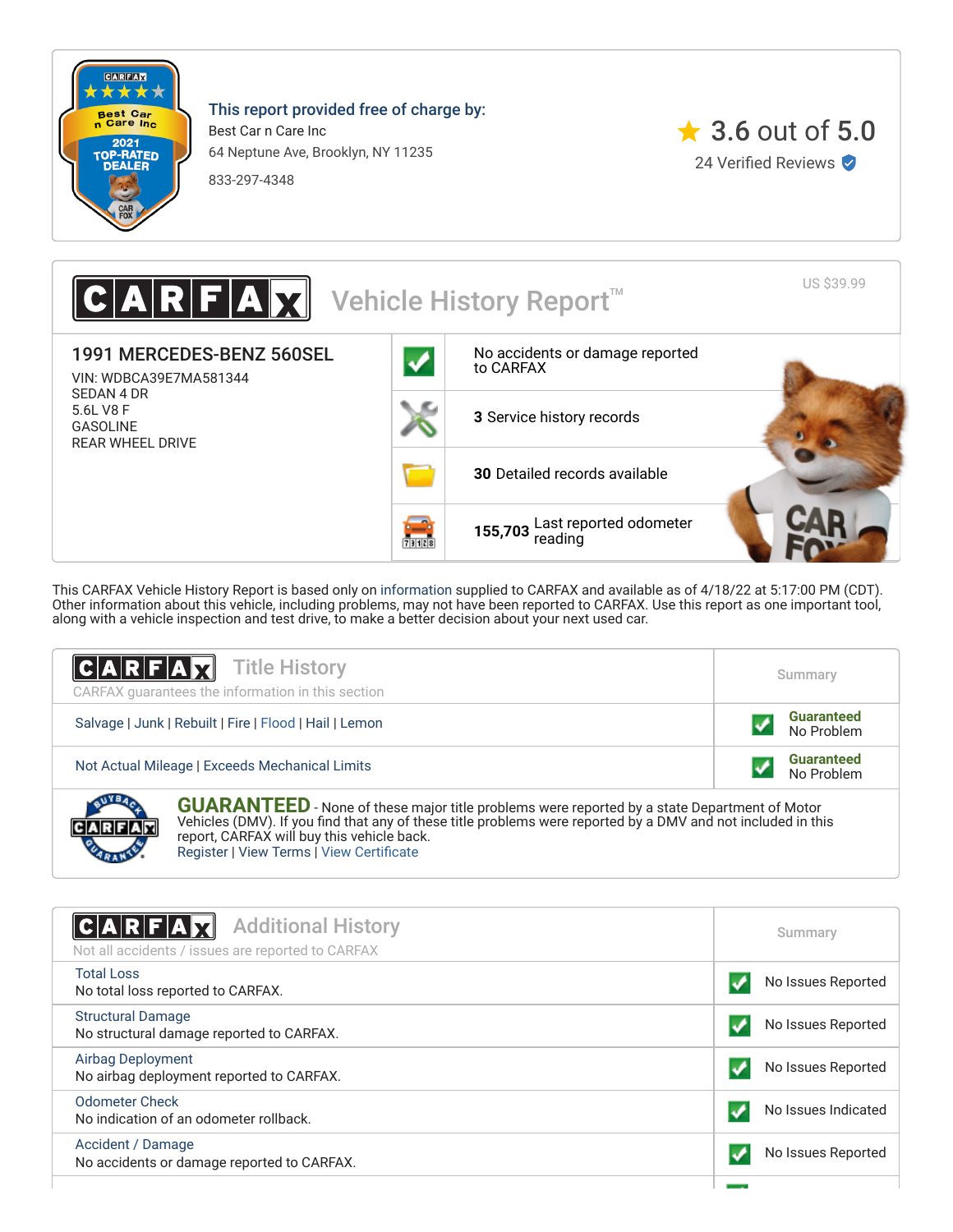# [Basic Warranty](https://www.carfaxonline.com/vhrs/defBasicWarranty)

Basic warranty<br>No data reported to CARFAX.

<span id="page-1-0"></span>

| Date       | <b>Mileage</b> | Source                                                               | <b>Comments</b>                                                                                    |
|------------|----------------|----------------------------------------------------------------------|----------------------------------------------------------------------------------------------------|
| 11/13/1991 | 11,123         | Washington<br>Motor Vehicle Dept.<br>Medina, WA<br>Title #9131733108 | Title or registration issued<br>- Loan or lien reported<br>- Titled or registered as lease vehicle |
| 12/05/1996 | 69,105         | <b>Auto Auction</b>                                                  | Vehicle sold                                                                                       |
|            |                |                                                                      | Millions of used vehicles are bought and<br>sold at auction every year.                            |
| 12/17/1996 | 69,160         | California<br><b>Inspection Station</b><br>Palmdale, CA              | Passed emissions inspection                                                                        |
| 06/13/1997 | 69,863         | California<br>Motor Vehicle Dept.                                    | <b>Odometer reading reported</b>                                                                   |
| 07/09/1997 |                | California<br>Motor Vehicle Dept.                                    | Title issued or updated<br>- New owner reported<br>- Titled or registered as lease vehicle         |
| 06/21/1999 | 87,645         | California<br>Motor Vehicle Dept.<br>Los Angeles, CA                 | Odometer reading reported                                                                          |
| 06/29/1999 | 88,188         | California<br><b>Inspection Station</b><br>Los Angeles, CA           | Passed emissions inspection                                                                        |
| 07/14/1999 |                | California<br>Motor Vehicle Dept.<br>Los Angeles, CA                 | Title issued or updated<br>- New owner reported                                                    |
| 05/20/2001 | 101,177        | California<br><b>Inspection Station</b><br>Santa Monica, CA          | Passed emissions inspection                                                                        |
| 06/26/2001 |                | California<br>Motor Vehicle Dept.<br>Pacoima, CA                     | Title issued or updated<br>- New owner reported                                                    |
| 01/28/2002 | 106,809        | California<br><b>Inspection Station</b><br>Pasadena, CA              | <b>Failed emissions inspection</b>                                                                 |
| 01/28/2002 |                | Vehicle Repair Center                                                | C Vehicle serviced<br>Fuel cap repaired                                                            |
| 01/28/2002 | 106,810        | California<br><b>Inspection Station</b><br>Pasadena, CA              | Passed emissions inspection                                                                        |
| 02/06/2002 |                | Dealer Inventory                                                     | Vehicle offered for sale                                                                           |
| 02/16/2002 | 106,845        | California<br>Motor Vehicle Dept.<br>Pasadena, CA                    | Title issued or updated<br>- New owner reported<br>- Loan or lien reported                         |
| 01/10/2003 | 113,996        | Plati German Car Service                                             | Vehicle serviced                                                                                   |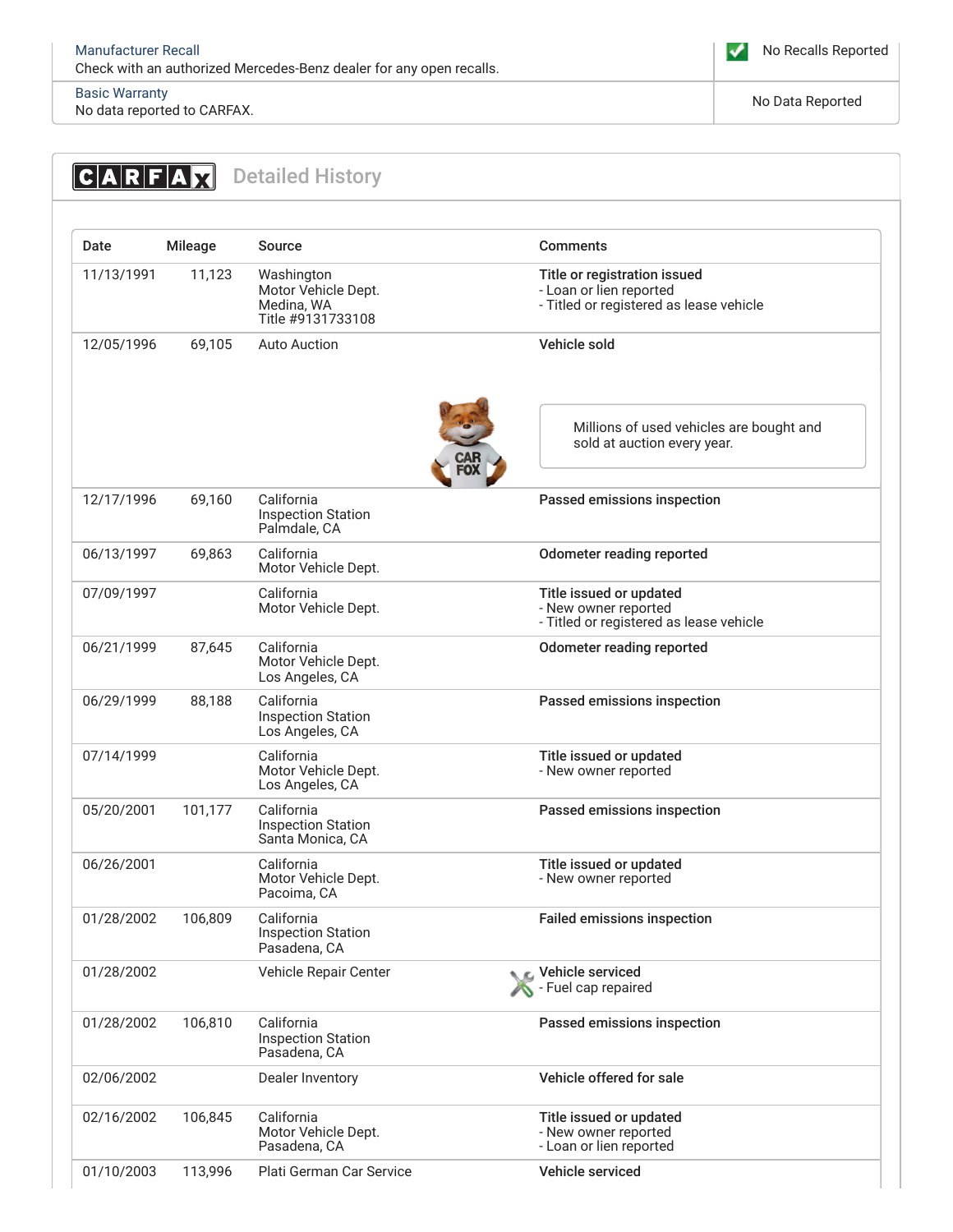|            |         | Pasadena, CA<br>626-792-3330                              | Recommended maintenance performed<br>- Spark plug(s) replaced<br>- Intake/exhaust valves seals replaced<br>- Alignment checked<br>- Front brake pads replaced<br>- Brake pads replaced<br>- Brake pad sensor(s) replaced<br>- Valve cover gasket(s) replaced |
|------------|---------|-----------------------------------------------------------|--------------------------------------------------------------------------------------------------------------------------------------------------------------------------------------------------------------------------------------------------------------|
| 06/30/2003 | 119,498 | California<br><b>Inspection Station</b><br>Pasadena, CA   | Passed emissions inspection                                                                                                                                                                                                                                  |
| 02/17/2005 |         | California<br>Motor Vehicle Dept.<br>Pasadena, CA         | Title issued or updated<br>- Loan or lien reported<br>- Registration updated when owner moved the vehicle<br>to a new location                                                                                                                               |
| 09/12/2005 | 130,847 | California<br><b>Inspection Station</b><br>Pasadena, CA   | Passed emissions inspection                                                                                                                                                                                                                                  |
| 04/09/2007 | 140,838 | Plati German Car Service<br>Pasadena, CA<br>626-792-3330  | Vehicle serviced<br>- Front brake pads replaced<br>- Brake pad sensor(s) replaced<br>- Brakes serviced                                                                                                                                                       |
| 04/01/2008 | 143,465 | California<br><b>Inspection Station</b>                   | Passed emissions inspection                                                                                                                                                                                                                                  |
| 04/22/2008 |         | California<br>Motor Vehicle Dept.<br>Altadena, CA         | Title issued or updated<br>- New owner reported                                                                                                                                                                                                              |
| 05/10/2010 | 146,267 | California<br><b>Inspection Station</b><br>Altadena, CA   | Passed emissions inspection                                                                                                                                                                                                                                  |
| 05/08/2012 | 148,155 | California<br><b>Inspection Station</b><br>Inglewood, CA  | Passed emissions inspection                                                                                                                                                                                                                                  |
| 04/11/2014 | 149,304 | California<br><b>Inspection Station</b><br>El Monte, CA   | Passed emissions inspection                                                                                                                                                                                                                                  |
| 05/06/2016 | 151,042 | California<br><b>Inspection Station</b><br>El Monte, CA   | Passed emissions inspection                                                                                                                                                                                                                                  |
| 04/17/2018 | 152,460 | California<br><b>Inspection Station</b><br>Redlands, CA   | Passed emissions inspection                                                                                                                                                                                                                                  |
| 06/15/2018 |         | California<br>Motor Vehicle Dept.<br>Redlands, CA         | Title issued or updated<br>- New owner reported                                                                                                                                                                                                              |
| 05/01/2020 | 154,862 | California<br><b>Inspection Station</b><br>Loma Linda, CA | Passed emissions inspection                                                                                                                                                                                                                                  |
| 03/14/2022 | 155,703 | <b>Auto Auction</b>                                       | Listed as a dealer vehicle<br>- Vehicle sold                                                                                                                                                                                                                 |

Have Questions? Consumers, please visit our Help Center at [www.carfax.com](http://www.carfax.com/help). Dealers or Subscribers, please visit our Help Center at [www.carfaxonline.com.](http://www.carfaxonline.com/)



## Failed Emissions Inspection

The emissions check performed during a vehicle inspection indicated the vehicle was emitting more than allowable emissions standards and/or had missing or modified parts. Repeated failed emissions records can indicate engine problems and CARFAX recommends you have the vehicle inspected.